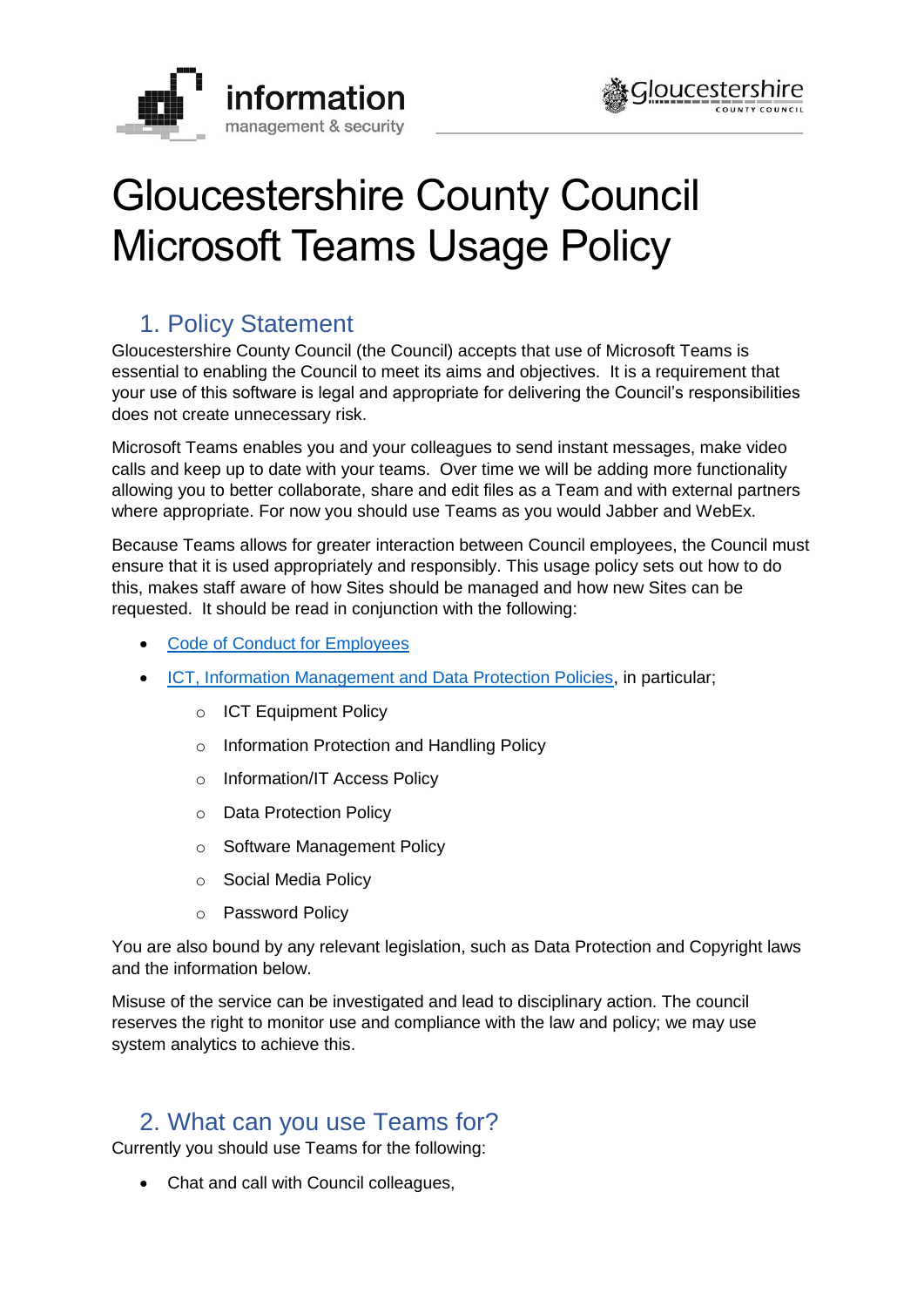

 Use Teams to create meetings with Council colleagues and partners from other organisations

Once we have ensured that appropriate security and protections are in place staff will be able to use Teams to work more collaboratively internally and with third parties.

## 3. Best Practice

Below are some best practice guidance you should follow or be aware of.

#### **Chats**

- You should not create separate channels for private one-to-one chats or group chats. You can do this without creating new Teams Sites or Channels.
- Do not share sensitive information through the chat. Teams is not an appropriate way to share sensitive information about customers. We have implemented security policies in place to prevent this.
- If you are asking a colleague to check a certain record in a system, use reference numbers instead of names to minimise the risk to personal data.
- You can get a colleague's attention by typing  $@$  and their name into the chat, but please try to avoid them whilst they are in meetings so as not to disturb them. Their presence status will tell you if they are busy.
- Any instant messages you receive while offline for under a week will be available next time you come online.
- Remember that all chat content, whether direct or within channels is searchable and therefore could be disclosable under FOI or Subject Access requests.

### Meetings and calls

- Double check you have sent any meeting invites to the correct attendees.
- Follow our [guidance](https://staffnet.gloucestershire.gov.uk/internal-services/information-management-service/information-governance-and-data-protection/recording-video-calls-and-meetings-in-microsoft-teams/) on when and how to safely record meetings in Teams.
- Be careful not to enter information into the chat rather than discuss it in the meeting. Anyone invited to the meeting can see what is written in the chat, even if they do not attend.
- Do not use one meeting to meet with multiple guests, where they need to be met with individually. Guests to a meeting have full access to the chat that is created from the meeting, even after leaving.

## 4. Roles and Responsibilities

There are two roles within O365 for a Team; Site Owners and Site Member. Most users of a Teams Site will be members. There are three types of site members;

- Site Member (internal)
- External Member Someone from outside the council who has been invited to a specific meeting
- Guest an External Member who has been given access to a Teams Site.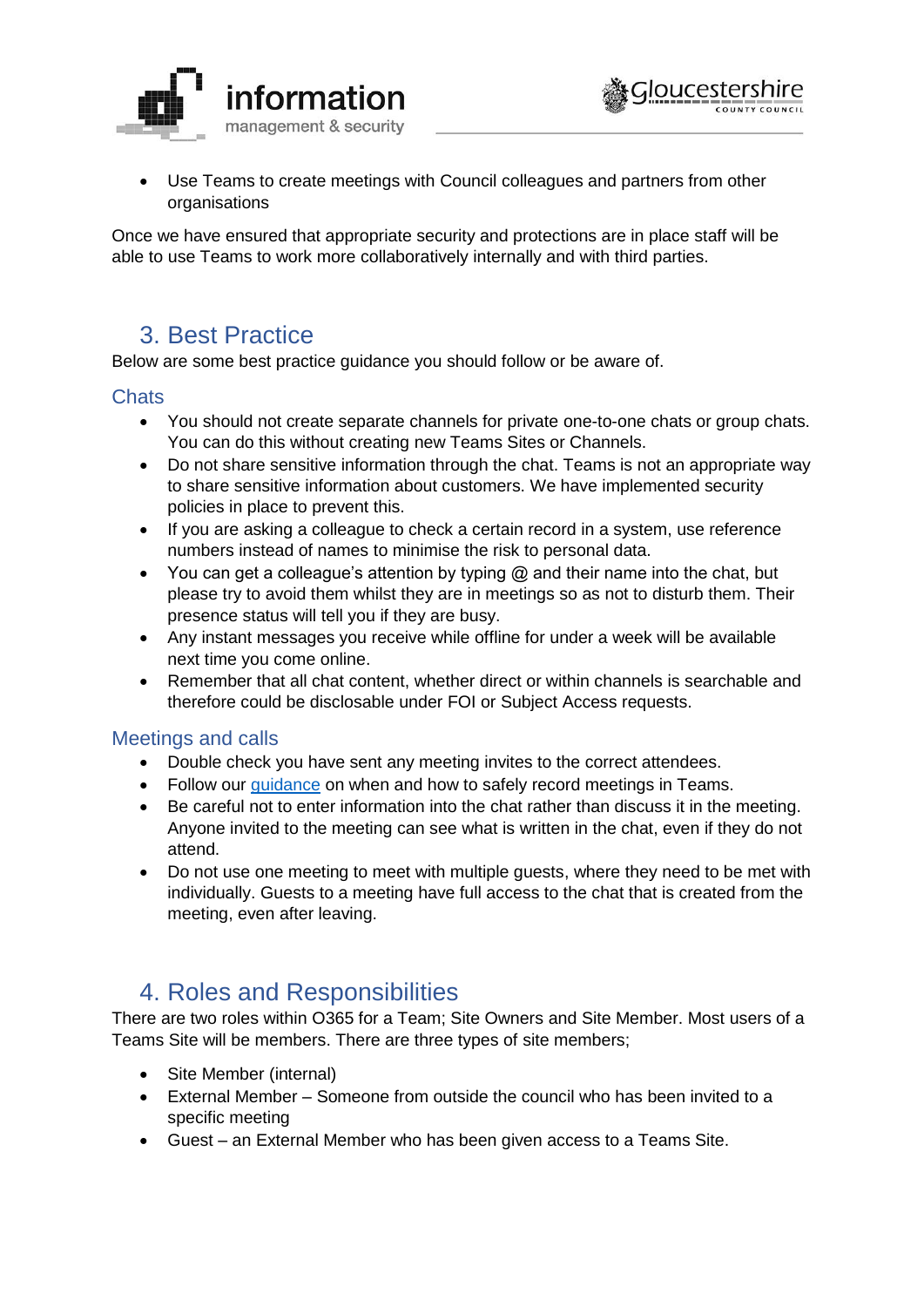



Within GCC we have an additional role, with a senior officer being allocated accountability for the information within each site – this is the Information Asset Owner (IAO) or Manager (IAM).

## Site Owner (Accountability) – IAO

IAOs are **accountable** for ensuring that any of their information assets, or extracts from those assets, are managed appropriately within Microsoft Teams, in line with their [responsibilities.](https://staffnet.gloucestershire.gov.uk/internal-services/information-management-service/information-governance-and-data-protection/information-asset-owners-iaos/overview-of-your-responsibilities-as-an-information-asset-owner-and-manager/)

### Site Owners (Administrative)

Site Owners are **responsible** for:

- Adding or removing members and guests when necessary.
- Creating and deleting Teams Channels when necessary and in accordance with the council's design principles.
- Ensuring there are sufficient active system owners for the specific Team site (a minimum of 3 per site).
- Ensuring that the use of information on the Teams site is compliant with this AUP and council policies.
- Ensuring that chats within Teams Channels are used in an appropriate manner and follow council policies on appropriate behaviour.

### All staff (site members)

All staff are **responsible** for:

- Their own activity within Teams.
- Ensuring that the use of information on the Teams site is compliant with this AUP and council policies, and
- Ensuring that chats within Teams are used in an appropriate manner and follow council policies on appropriate behaviour.

## 5. Retention & Monitoring

- One-to-one and one-off group (e.g. non-Channel) chats are retained for 24 hours.
- Teams sites are retained for 6 months after last use. At that point the Site Owner will be contacted and asked whether there is any business need for the Teams site to be kept for longer. Otherwise, the Site will be deleted.
- Team channel chats are retained for 3 months after last use.
- Please note that the system may retain chats, channels and sites beyond the retention periods above, even if they are no longer accessible to you. These can also be used in e-discovery activity.